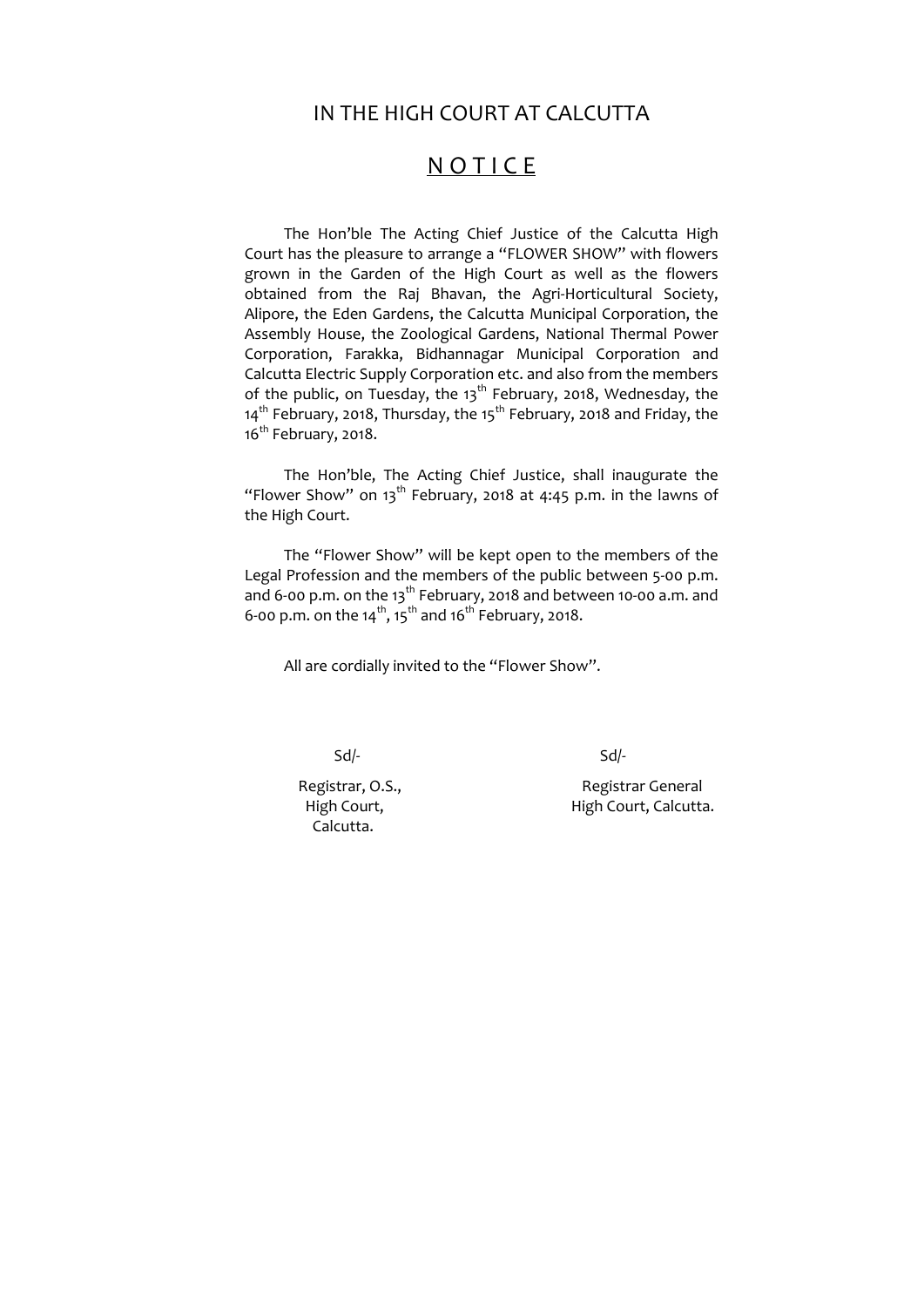THE ANNUAL FLOWER SHOW FOR THE YEAR 2018 WILL BE HELD ON AND FROM THE 13<sup>TH</sup> FEBRUARY, 2018 TO 16<sup>TH</sup> FEBRUARY, 2018 AT THE HIGH COURT GARDEN.

# $P - 1$

## **H I G H C O U R T CALCUTTA**

- CHALLENGE TROPHY HIGH COURT FLOWER SHOW, DONATED BY THE HIGH COURT, CALCUTTA, WILL BE AWARDED TO HIGHEST POINT WINNERS OF THE SHOW.
- MR. SANKAR DAS MEMORIAL TROPHY, DONATED BY THE HON'BLE JUSTICE ASOK KUMAR GANGULY, WILL BE AWARDED "TO THE BEST H.T. ROSE PLANT CONTAINING HIGHEST NUMBER OF BLOOMS."
- JUSTICE SAMBHU CHANDRA GHOSE MEMORIAL CHALLENGE TROPHY, DONATED BY THE HON'BLE JUSTICE PINAKI CHANDRA GHOSE, WILL BE AWARDED TO THE BEST GROUP OF DAHLIA.
- SABITA GHOSE MEMORIAL CHALLENGE TROPHY, DONATED BY THE HON'BLE JUSTICE PINAKI CHANDRA GHOSE, WILL BE AWARDED TO THE BEST FLOWERING PLANT OF THE SHOW.
- NALIN CHANDRA BANERJEE CHALLENGE TROPHY, DONATED BY THE HON'BLE JUSTICE UMESH CHANDRA BANERJEE, WILL BE AWARDED TO THE BEST ROSE (CUT) OF THE SHOW.
- D.B. SEN MEMORIAL CHALLENGE TROPHY, DONATED BY THE HON'BLE JUSTICE SHYAMAL KUMAR SEN (RETD.) WILL BE AWARDED TO THE BEST GROUP OF ANNUALS OF THE SHOW.
- DR. K.K. HAZARI MEMORIAL TROPHY, DONATED BY THE HON'BLE JUSTICE S.K. HAZARI (RETD.) WILL BE AWARDED TO THE BEST EXHIBIT OF THE SHOW.
- HIGH COURT FLOWER SHOW CHALLENGE TROPHY, DONATED BY BAR LIBRARY CLUB, WILL BE AWARDED TO THE BEST DAHLIA OF THE SHOW.
- HEM CHANDRA MANDAL MEMORIAL TROPHY DONATED BY SRI A.B. MANDAL, DEPUTY REGISTRAR (ADMINISTRATION), A.S., HIGH COURT (RETIRED) WILL BE AWARDED TO THE BEST "BONSAI" OF THE SHOW.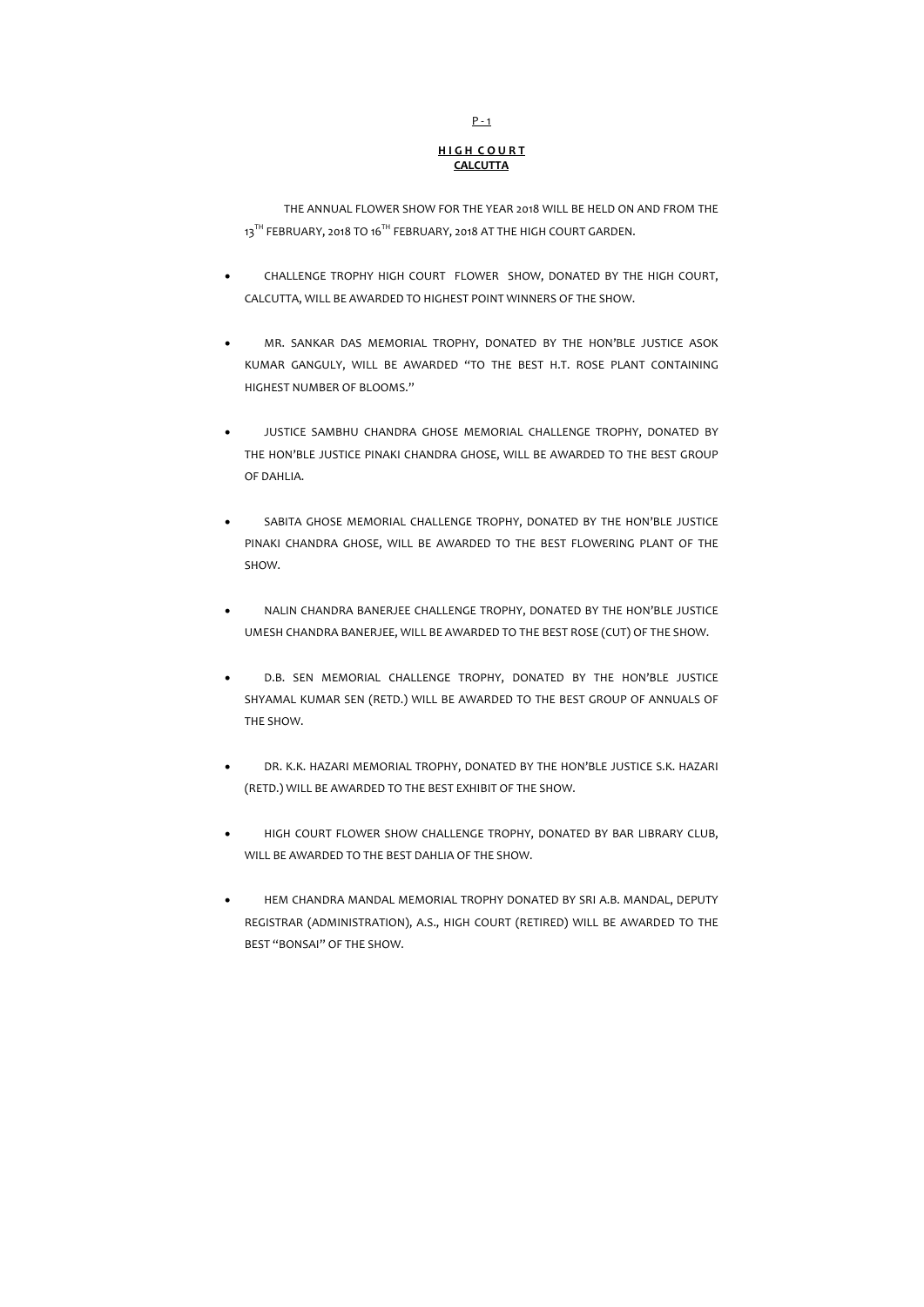### **‐ : RULES & REGULATIONS : ‐**

- (11) The decision of the Judges of the Show shall be final and no complaints regarding judgement will be entertained.
- (12) For each Class there is a Challenge Trophy for highest point winner. For equal points between two or more competitors he who wins maximum number of First Prizes will be awarded the Trophy. If number of First Prizes are also equal, number of Second Prizes received by the Competitors will be taken into consideration. The number of First and Second Prizes received by the competitors being equal they will be declared Joint winners.
- (13) All Challenge Cups and running Trophies shall be returned within the  $30^{th}$  November, 2018.
- (14) In case of loss/damage of the Trophy/Trophies, the recipient of the same shall be liable to compensate.
- (15) Prizes will be awarded on the 16<sup>th</sup> February, 2018 at 4-45 p.m.

 $P - 2$ 

| (1)  | Results of the Competition will be declared on the opening day of the Show.                  |  |
|------|----------------------------------------------------------------------------------------------|--|
| (2)  | Entries for the Competition will be received upto 12 noon on the opening day.                |  |
| (3)  | No entry will be accepted after the process of Judgement starts.                             |  |
| (4)  | The entries received on the opening day must be arranged in the allotted space by            |  |
|      | 1 p.m. sharp.                                                                                |  |
| (5)  | Cut flowers must be arranged and staged before 1-30 p.m. on the opening day.                 |  |
| (6)  | A Competitor may submit more than one entry in the particular group under a class            |  |
|      | but shall not be awarded more than one prize in that group.                                  |  |
| (7)  | Entry Cards should be properly filled in and placed with the group.                          |  |
| (8)  | Competitors will be allowed to remove their plants on the day following the close of         |  |
|      | the Show.                                                                                    |  |
| (9)  | Advertising and/or dealing in plants within Show ground will not be allowed.                 |  |
|      | Competitors will, however, be allowed to display their names and addresses in the particular |  |
|      | group(s) in which they have competed, only after the judgement is over.                      |  |
| (10) | Points for prize winning entries will be as follows :-                                       |  |
|      | First Prize<br>5 Points.                                                                     |  |
|      | Second Prize<br>3 Points.                                                                    |  |
|      | <b>Third Prize</b><br>1 Point.                                                               |  |
|      |                                                                                              |  |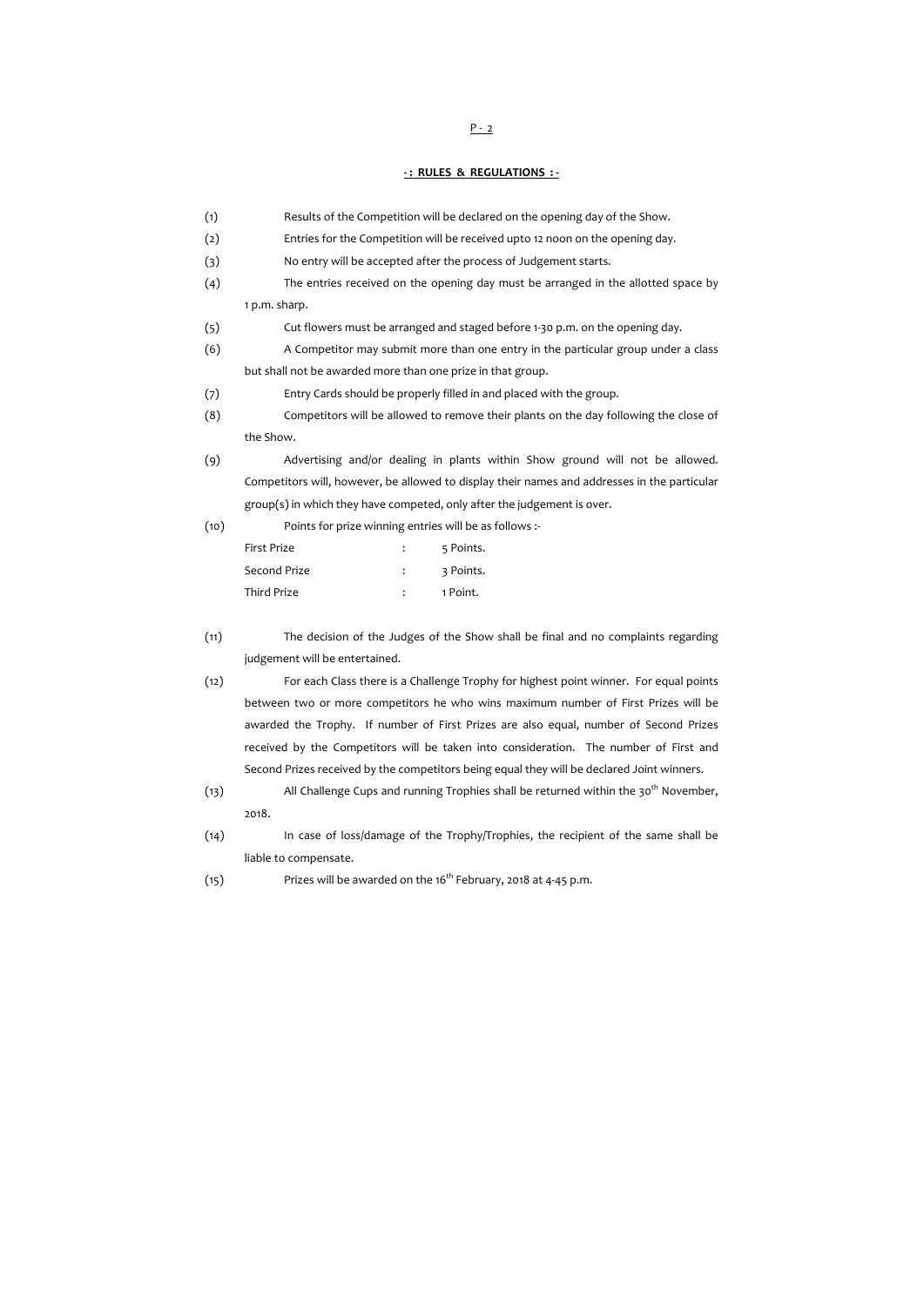‐ : Schedule for Competition : ‐

#### Class : 1 **Dahlia & Chrysanthemum**

**CALCUTTA HIGH COURT FLOWER SHOW CHALLENGE CUP DONATED BY MR. S.B. MUKHERJEE, ADVOCATE WILL BE AWARDED FOR SECURING HIGHEST POINT IN THE CLASS. GROUP** :‐

101.‐ A collection of 3 plants – Different varieties of large type Dahlia (one flower each)

102.<sup>…</sup> " 6 " " " " " " " "  $103.5$   $u$   $u$   $g$   $u$   $u$   $u$   $u$   $u$   $u$   $u$ 

104.- Large Type (one flower) - One plant.

105.‐ Pompon Type (Multi flower) – One plant

106.‐ Cacti Type (Multi flower) – One plant

107.‐ A collection of 3 plants ‐ Different varieties of large flowering type chrysanthemum (one flower each).

108.‐ A specimen plant of chrysanthemum (Large Flowering Type)

109.‐ A collection of 3 plants – Small flowering type chrysanthemum.

## Class : 2 **‐ ANNUALS (Biannials perennials grown as Annuals will be considered**

# **as Annuals). SACHINDRA MEMORIAL CUP DONATED BY MR**. **SOUMENDRA CHANDRA BOSE, SENIOR ADVOCATE, WILL BE AWARDED FOR SECURING HIGHEST POINT IN THIS CLASS.**

#### **GROUP**

- 201.‐ A collection of 4 plants Antirrhinum.
- 202.‐ A collection of 4 plants Aster.
- 203.‐ A collection of 4 plants Marigold (Large flowering type)
- 204.‐ A collection of 4 plants Marigold (Small flowering type)
- 205.‐ A collection of 4 plants Carnation.
- 206.‐ A collection of 4 plants Dianthus.
- 207.‐ A collection of 4 plants Pansy.
- 208.‐ A collection of 4 plants Petunia (Single).
- 209.‐ A collection of 4 plants Petunia (Double).
- 210.‐ A collection of 4 plants Salvia.
- 211.‐ A collection of 4 plants Verbena.
- 212.‐ A collection of 4 plants Celosia (Plumosa).
- 213.‐ A collection of 4 plants Celosia (Cristata).
- 214.‐ A collection of 4 plants Phlox.
- 215.‐ A collection of 4 plants Begonia (Flowering varieties).

216.- A collection of 4 plants Annuals (any other variety/varieties not mentioned above.).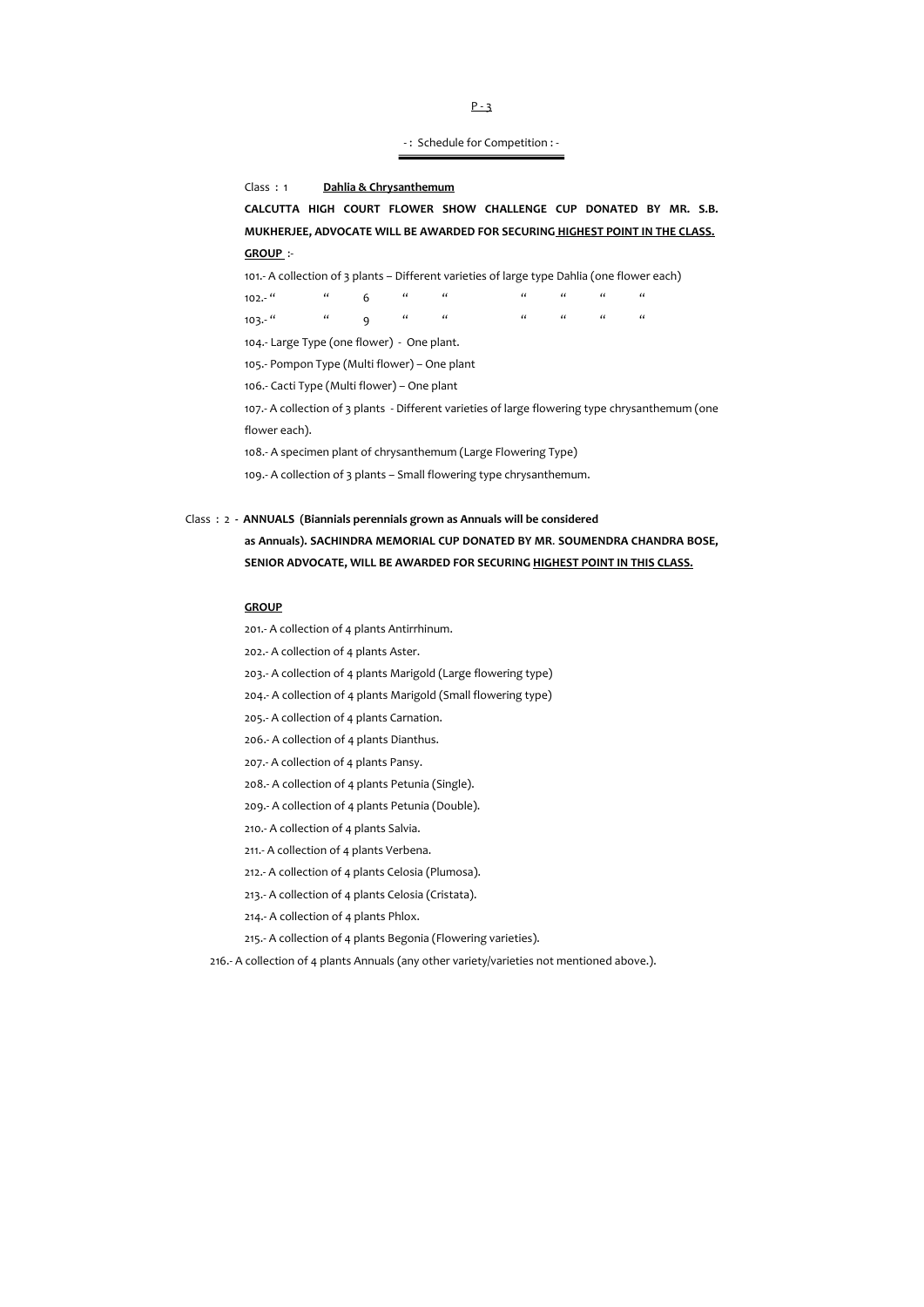#### Class : 3 **CACTI & OTHER SUCCULENTS :‐**

# **BISWAJIT GHOSH MEMORIAL TROPHY DONATED BY MR. SAKTINATH MUKHERJEE, SENIOR ADVOCATE, WILL BE AWARDED FOR SECURING HIGHEST POINT IN THIS CLASS.**

#### GROUP :‐

| 301. | A collection of 3 pots - Cacti (different varieties)                                        |
|------|---------------------------------------------------------------------------------------------|
| 302. | A collection of 6 " - " ("<br>$\left( \begin{array}{cc} a & b \\ c & d \end{array} \right)$ |
| 303. | A specimen plant of Cactus.                                                                 |
| 304. | A collection of 3 pots of other succulents (different varieties)                            |
| 305. | A collection of 6 pots of other succulents (different varieties)                            |
| 306. | A specimen plant of Succulent.                                                              |

- 403. A specimen plant of :-
	- (a) Dendrobium Variety of Orchid
	- (b)Vanda Variety of Orchid
	- (c)Phalaenopsis Variety of Orchid
	- (d)Cattleya Variety of Orchid
	- (e)Ground Orchid (Soil/Semi Soil Base)

#### Class : 4 **BONSAI & ORCHID**

# **SUBIMOL ROY MEMORIAL CUP, DONATED BY MR. PRABIR CHANDRA SEN, SENIOR ADVOCATE, WILL BE AWARDED FOR SECURING HIGHEST POINT IN THIS CLASS.**

#### **GROUP**

401. A collection of 4 Bonsai plants.

402. A specimen plant of Bonsai.

#### Class : 5 **ORNAMENTAL PLANTS.**

## **HARIDAS MEMORIAL CHALLENGE CUP, DONATED BY MR. SUBHAS KUMAR BANERJEE,**

### **ADVOCATE, WILL BE AWARDED FOR SECURING HIGHEST POINT IN THIS CLASS.**

#### **GROUP**

- 501. A collection of 4 Ornamental plants.
- 502. A specimen of Ornamental plant.
- 503. A collection of 4 Coleus (different varieties other than basket type)
- 504. A specimen plant of Coleus (basket type)
- 505. A collection of 4 plants of Begonia (different Foliage varieties)
- 506. A collection of 4 plants of Poinsetting.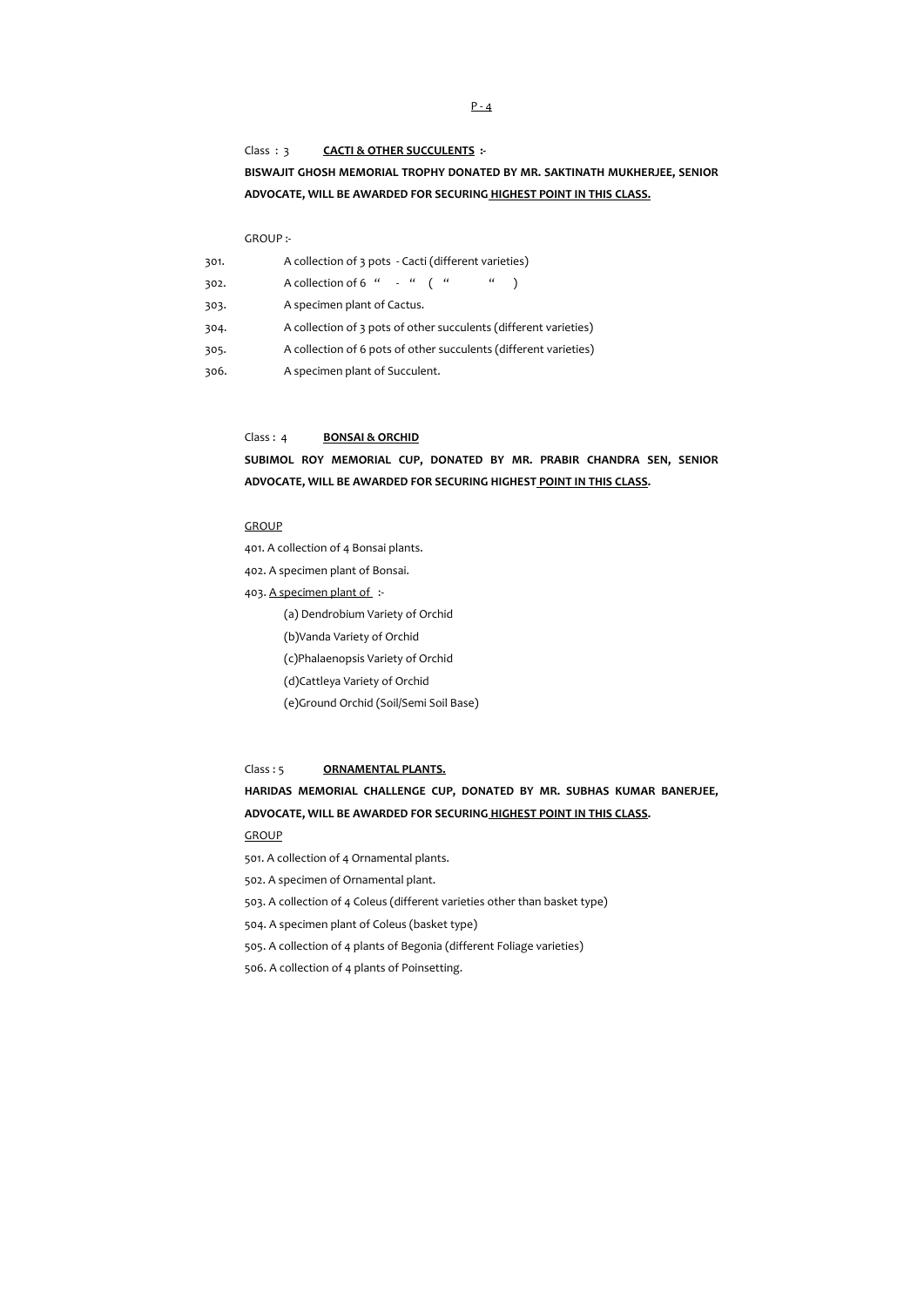### Class : 6 **FRUITS & VEGETABLES**

**APURBADHAN MUKHERJEE MEMORIAL TROPHY, DONATED BY MR. SUDHIS DASGUPTA AND MR. SHYAMA PRASANNA ROY CHOWDHURY, SENIOR ADVOCATES, WILL BE AWARDED FOR SECURING HIGHEST POINT IN THIS CLASS.**

**GROUP** 

601. A collection of 3 pots grown vegetables of different varieties.

602. A collection of 4 pots grown vegetables of different varieties.

603. One specimen plant of vegetables.

604. One fruit plant.

605. A collection of 3 Medicinal plants (different species).

#### Class : 7 **ROSE & BOUGAIN‐VILLEA PLANTS.**

**A.K. DEY MEMORIAL CHALLENGE TROPHY, DONATED BY MR. D.K. DEY, SENIOR SOLICITOR, WILL BE AWARDED FOR SECURING HIGHEST POINT IN THIS CLASS.**

**GROUP** 

701. A collection of 3 plants (H.T. variety) Rose.

 $702.^{\prime\prime}$   $\qquad$   $\qquad$   $\qquad$   $\qquad$   $\qquad$   $\qquad$   $\qquad$   $\qquad$   $\qquad$   $\qquad$   $\qquad$   $\qquad$   $\qquad$   $\qquad$   $\qquad$   $\qquad$   $\qquad$   $\qquad$   $\qquad$   $\qquad$   $\qquad$   $\qquad$   $\qquad$   $\qquad$   $\qquad$   $\qquad$   $\qquad$   $\qquad$   $\qquad$   $\qquad$   $\qquad$   $\qquad$   $\qquad$   $\qquad$   $\qquad$ 

#### **A Specimen Plant of Rose**

703. H.T. Variety.

704. Floribunda Type

705. Miniature/Polyantha Type.

706. A collection of 3 plants of Bougain‐villea (different variety)

707. A specimen plant of Bougain‐villea.

#### Class : 8 **CUT FLOWERS**.

**FLOWER SHOW CHALLENGE TROPHY, DONATED BY MR. RATHINDRA CHANDRA NAG, SR.**

**ADVOCATE WILL BE AWARDED FOR SECURING HIGHEST POINTS IN THIS CLASS.**

**GROUP** 

801. A collection of 6 H.T. Roses.

802. A collection of 9 H.T. Roses.

803. A collection of 12 H. T. Roses.

804. A collection of 6 Dahlias (Large Type)

805. A collection of 3 Dahlias (Large Type)

806. A collection of 3 Dahlias (Cacti/Semi Cacti Type)

807. A collection of 6 Spikes of Gladioli.

808. A vase Decoration (Assorted) (8" Vase/Pot and sand will be supplied by the organizers.)